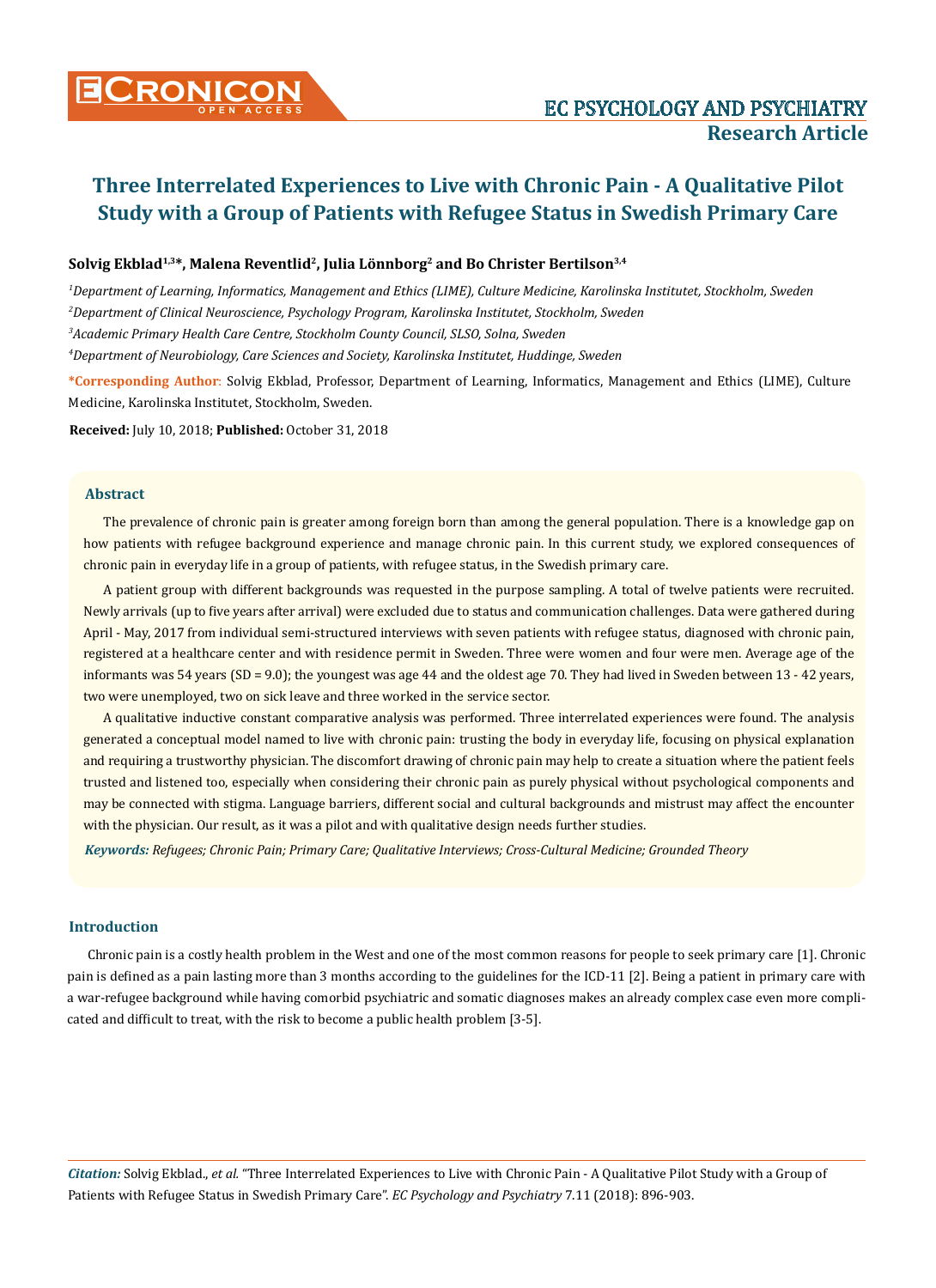In a Swedish qualitative study, women with a war-refugee background from Iraq and experiences of chronic pain felt ignored and rejected by the physician they met in the primary care [6]. They had difficulty fulfilling expectations of contributing to society and were unemployed; felt isolated and had difficult financial situations. Daily life was largely about regaining a sense of control.

Swedish Association of Local Authorities and Regions presented a report in 2016 by a Swedish expert group [7] in which several deficiencies and challenges were described in both primary and specialist care in the treatment of foreign born patients with chronic pain. Rehabilitation programs require participants to understand Swedish; the patient group represents many language groups, reasons for asylum, levels of education, socioeconomic backgrounds, different kinds of pre-migration stress and belief systems [8-10].

The rational for this study was because there is a knowledge gap of the experience of chronic pain among patients with refugee background. A qualitative design is valuable for generating such knowledge, as they may be difficult to quantify [11] and hypothesis driven in a first step which would be a pilot study.

Sweden is to a large extent a multiethnic society [12] where there are different healthcare needs in the population. In 2016, the majority of non-Western immigrants to Sweden were war-refugees or individuals being reunited with family [13]. Sweden uses a legal definition of a refugee similar to the 1948 United Nations Convention [14].

Increased knowledge of pain among refugees may be helpful in reshaping the primary care approach to chronic pain with this special population.

This pilot study aimed to explore consequences of chronic pain in everyday life in a group of patients with refugee background in the Swedish primary care.

# **Methods and Materials**

The data is an extended version of a master thesis [15].

#### **Informants**

**Inclusion criteria:** A patient group with different backgrounds (gender, age, number of years in Sweden, employment) was requested in the purpose sampling. Further inclusion criteria were to have been diagnosed with long-lasting chronic pain for at least three months and be registered at a healthcare center. Newly arrivals (up to five years after arrival) were excluded due to status and communication challenges. The recruitment of informants took place between April and May, 2017 at two primary health care centers in southern Stockholm, where there were large groups of patients who corresponded to the inclusion criteria. Those who showed interest and left their contact information were contacted by telephone by the second and third authors, where times for interviews and the need for interpreter were established.

A total of twelve patients were invited. Two patients did not meet the inclusion criteria, one expressed no interest, one could not be contacted and one did not fit into the time for the framework of the study. Seven interviews were conducted; three women and four men. All the informants had varied backgrounds and work experience (Table 1). The average interview time was 37 minutes (25 - 54).

| Informant | Age | <b>Years in Sweden</b> | <b>Profession in Sweden</b> | <b>Present employment</b> |
|-----------|-----|------------------------|-----------------------------|---------------------------|
|           | 47  | 13                     | Chemist                     | Sickleave                 |
| 2         | 61  | 42                     | Secretary                   | Unemployed                |
| 3         | 44  | 14                     | Child nurse                 | Unemployed                |
| 4         | 70  | 23                     | Hairdresser                 | Early retirement pension  |
| 5         | 52  | 33                     | Restaurant owner            | Working                   |
| 6         | 51  | 16                     | Financial assistant         | Working                   |
|           | 50  | 13                     | Storeman                    | Working                   |

*Table 1: Descriptive information about the informants (N = 7).*

*Citation:* Solvig Ekblad., *et al.* "Three Interrelated Experiences to Live with Chronic Pain - A Qualitative Pilot Study with a Group of Patients with Refugee Status in Swedish Primary Care". *EC Psychology and Psychiatry* 7.11 (2018): 896-903.

897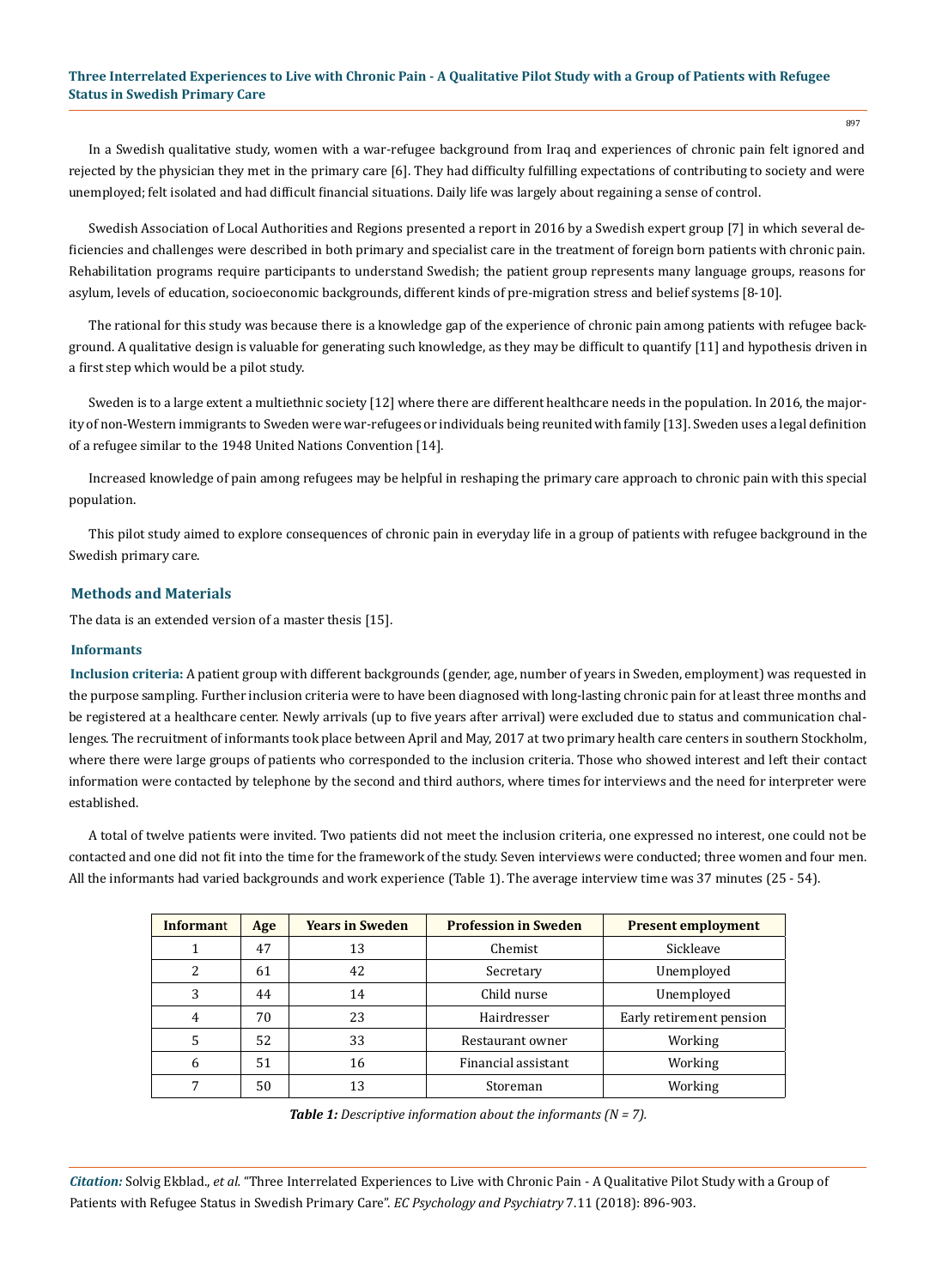#### **Material**

Semi-structured interviews were conducted on the basis of an interview guide (Table 2) documented through two dictation recordings. To locate and pinpoint the patient's discomfort, a discomfort drawing was used (Appendix 1) which has been shown to be a reliable, easy-to-use tool for mapping different types of pain and anxiety [16], which may be specific to the refugee population because language and cultural integration issues or traumatic events on their path of migration [17]. Four pilot interviews were conducted and valuable in training by the second and third author.

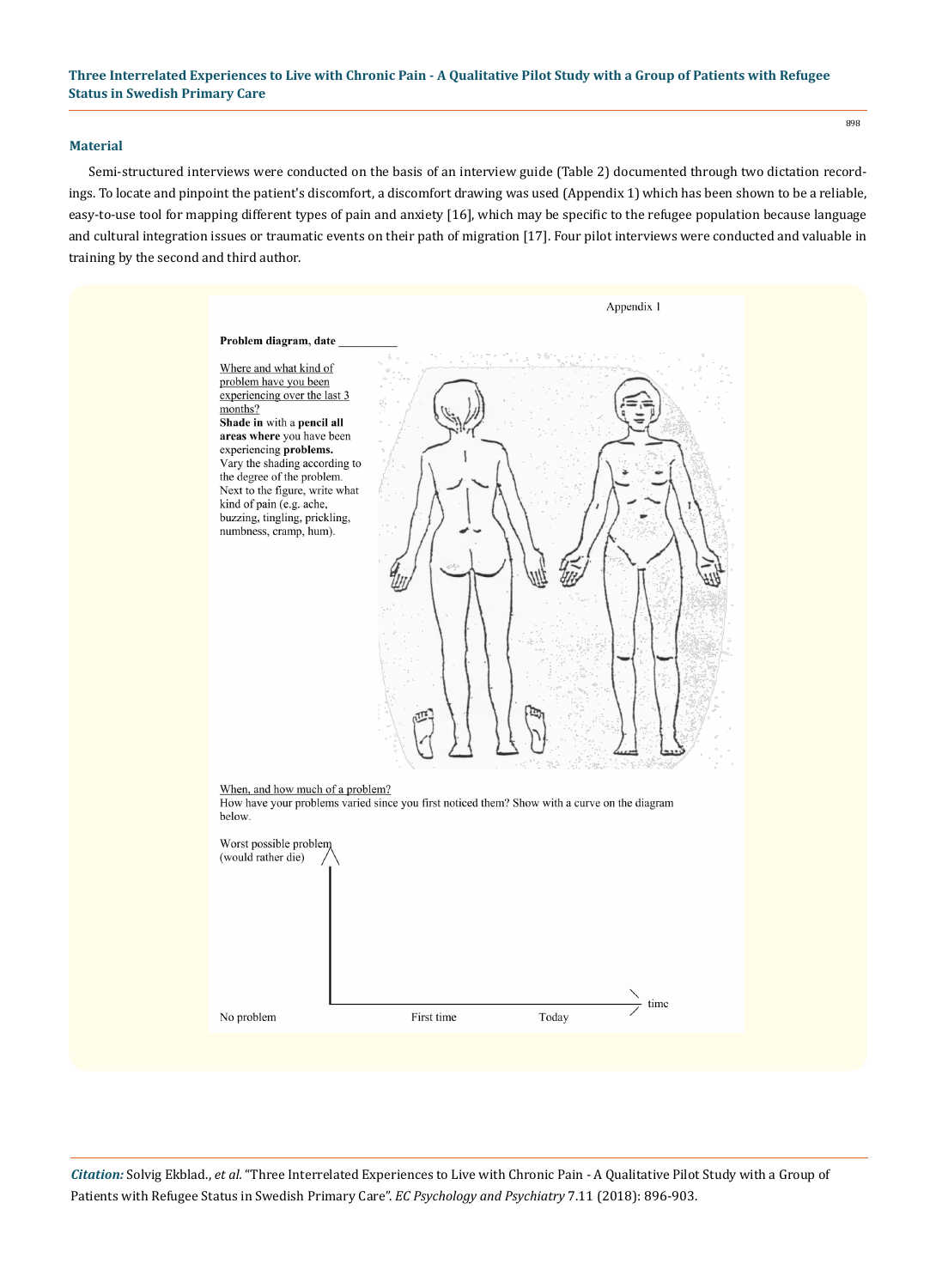1. What do you think is the cause of your chronic pain?

2. What do you expect in the meeting with the doctor at the health center?

3. How did you experience your last visit to the doctor when you were looking for pain?

4. How do you think the doctor expressed understanding of what you told?

5. What do you have for general experience of meeting with the doctor at the health center when you applied for pain?

- 6. How do you experience trust in your doctor?
- 7. What are your concerns about your chronic pain?

8. Based on your experience, what do you think the doctor needs in order to meet your requests because of the chronic pain?

At the end of the interview, the informants were asked how they experienced the interview. This was important for being able to cope with any unpleasant emotions that followed the interview, as well as having the opportunity to develop the interview technique if the need arose.

*Table 2: The interview guide.*

#### **Procedure**

Ethics approval was received for the study from the Ethics Examination Board in Stockholm (Diarienr 2016/1193-31/1). The informants provided a verbal and written consent.

Interviews took place at the Karolinska Institutet Library in Flemingsberg and at one of the two health centers where informants were recruited. One interview was conducted by telephone and one interview was conducted using a professional interpreter on site.

Both the second and the third authors were present during all the interviews and were asked to be interviewee and observer, respectively. After each interview, they had a shorter verbal reflection before transcribing. The recorded material was then split between them to transcribe. Collection of new material was terminated after saturation achievement. The term saturation is inconsistently applied and is proposed instead the concept "information power" to monitor adequate samples size for qualitative studies [18]. It indicates "that the more information the sample holds, relevant for the actual study, the lower amount of participants is needed…….the size of a sample with sufficient information power depends on (a) the aim of the study, (b) sample specificity, (c) use of established theory, (d) quality of dialogue and (e) analysis strategy" (page 1753).

#### **Data analysis**

The first three authors listened to the recordings, read the transcripts, and discussed emerging categories several times to get a good idea of the content. They independently extracted coding data in Swedish and used the content analysis [19]. Categories were named in both English and Swedish. In the second step, open inductive coding was used by the first author until the core and related categories had emerged, whereupon selective coding was conducted using more conceptual codes. Incidents, codes and categories were constantly compared [20]. The concepts were named from patterns of behavior grounded in the data [21]. Memos were used to document theory development. Theoretical codes were explored to integrate categories.

## **Results and Discussion**

The theme was to live with chronic pain by the following three interrelated experiences emerged in the GT-analysis (Figure 1).

*Citation:* Solvig Ekblad., *et al.* "Three Interrelated Experiences to Live with Chronic Pain - A Qualitative Pilot Study with a Group of Patients with Refugee Status in Swedish Primary Care". *EC Psychology and Psychiatry* 7.11 (2018): 896-903.

899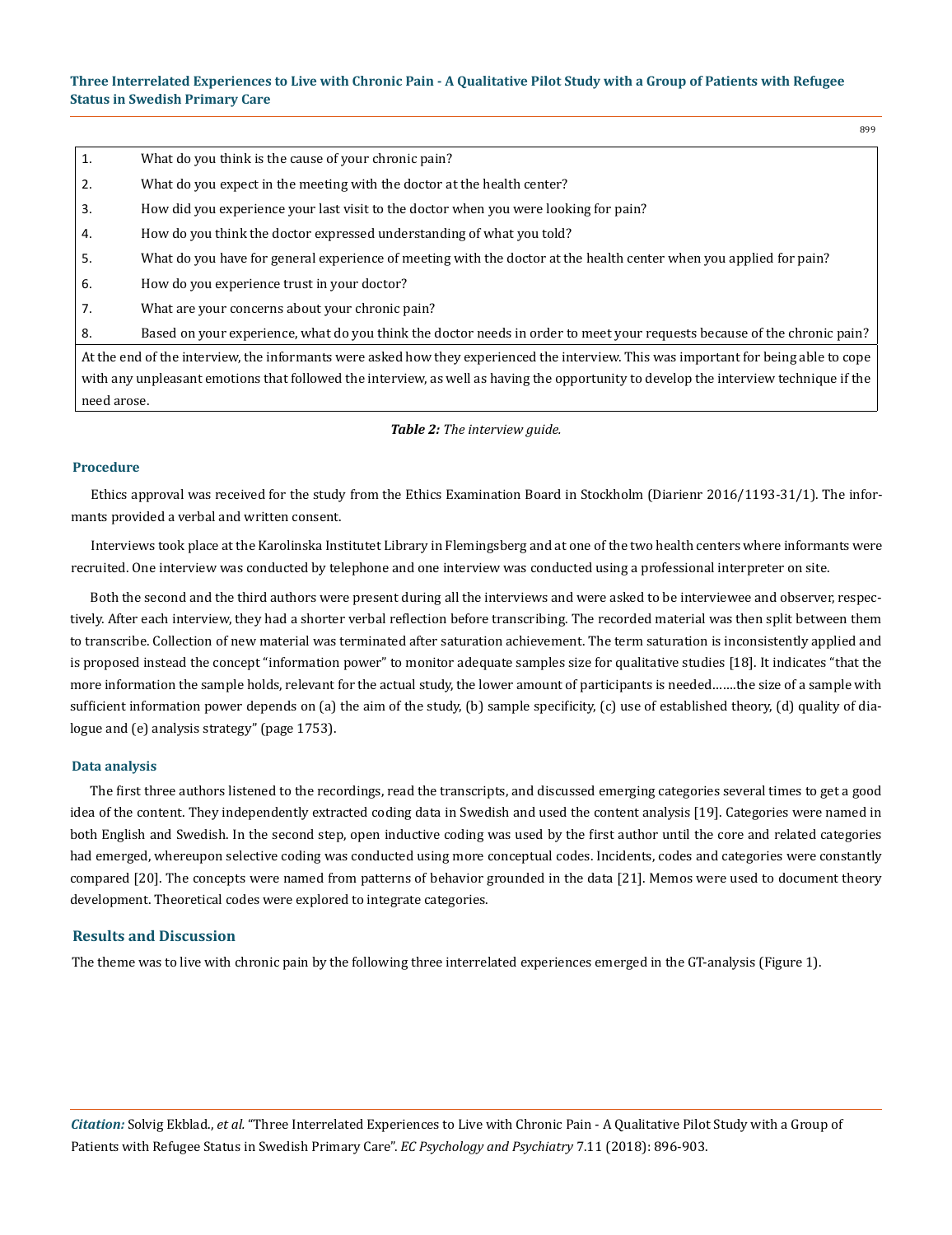

## **Trusting the body in everyday life**

The informants had led active lives and wished they could continue as before, but the chronic pain made it impossible. Since they had been in chronic pain for a long time, everyone knew that the chronic pain could vary from day to day. They adapted their movements. Some could continue to work while others were on sick leave or lived as an early retiree and had very low income. Many experienced, shown by discomfort drawing stiffness in the body and had difficulty in performing certain movements and became sedentary and isolated instead.

The informants had more trouble than just chronic pain, it was common to have sleeping problems, headaches and concentration problems and to feel tired. Some informants described it as "walking around like a zombie" or as "a vicious circle of different inconveniences".

The informants could often feel stressed, which made it difficult to relax. Some could even experience panic attacks. A sense of hopelessness was regularly present. Being unable to read or watch television for long periods contributed greatly to feelings of depression.

They were afraid that they eventually would be even more disabled which would make them unable to manage on their own. A common fear was to be dependent on other people, e.g. family and friends. They did not want to identify themselves with their chronic pain.

## **Focusing on physical explanation**

The informants were clear that their chronic pain was only physical and had no psychological explanation and found it strange that in Sweden, there was so much focus on the psychological when treating a patient for chronic pain.

Other informants had experiences with meeting psychologists, however, that contact was terminated relatively soon since they felt that it did not produce any desired effects. A contact with psychologist was only for the treatment of anxiety and depression, not chronic pain.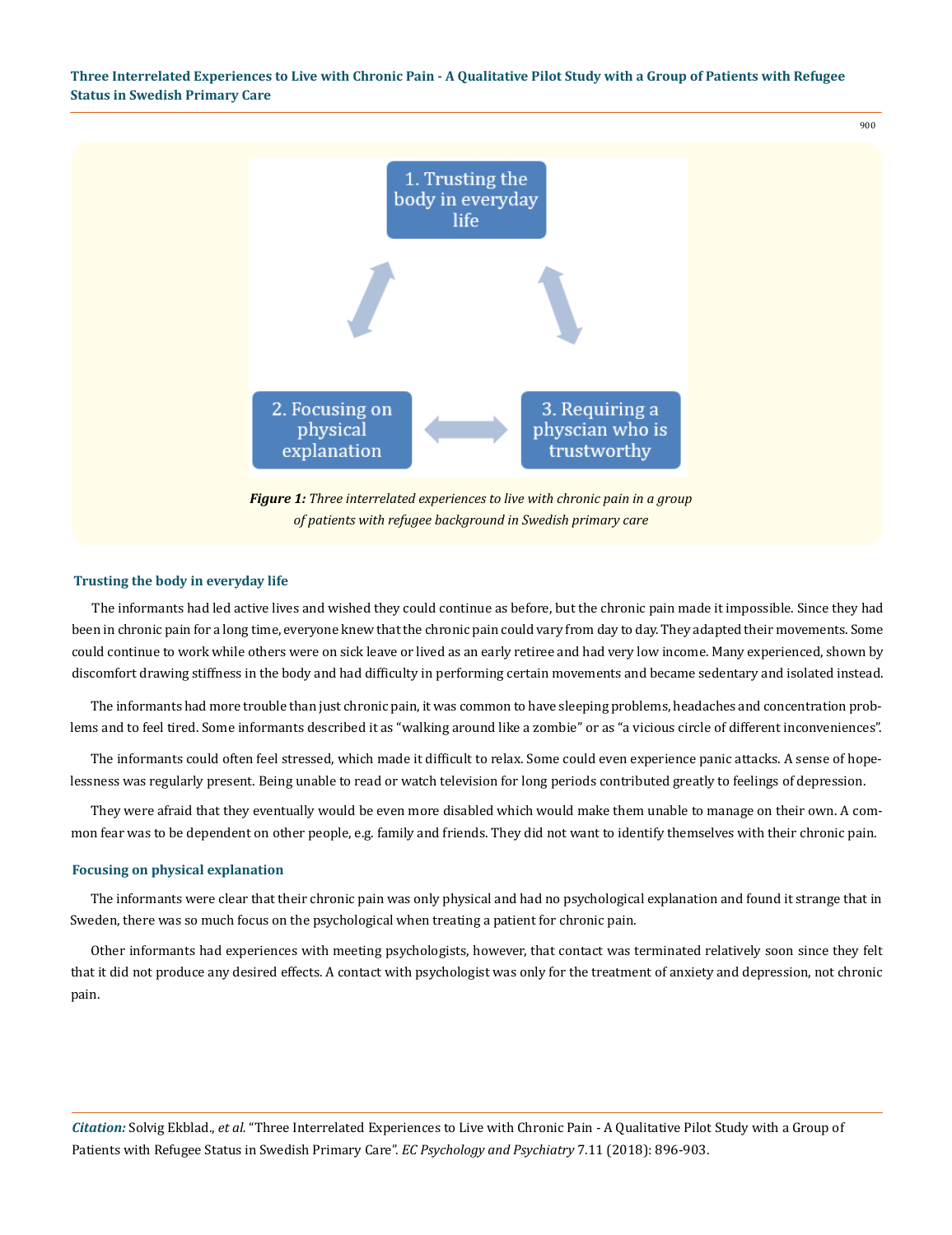#### **Requiring a trustworthy physician**

Prior to each visit, the informants responded that their physician should be cultural sensitive and read the patient journal to be familiar with each individual patient. They should appear to be knowledgeable and open to the patient. If the cause was not obvious, the physician should be persistent and work hard to find a solution.

All informants had experienced poorly prepared physicians, who displayed insufficient involvement and gave unclear messages about their condition and the future. Most informants were careful to point out that they met both "good" and "bad" physicians, but the worse medical visits had left an impression. Good consultations resulted in feeling better and feeling able to live with chronic pain to a greater extent.

They greatly appreciated getting the same physician again and again, instead of a new physician every time. Some informants felt that they had difficulty with trust because of their refugee background.

It was very important for them to feel that they had time to describe all their problems, and that there was time for the physician to listen to them during the consultation, especially those whose native language was not Swedish and needed extra time to relay their message. If an interpreter was needed, the visit took longer. Not having enough time at a physician's office contributed to informants' discomfort.

## **Strength and Limitation**

Our results, as it was a pilot study and with qualitative design, have to be interpreted with caution.

There are three concepts in qualitative studies that are evaluated to provide an indication of its trustworthiness [22]. The informants from the two health care centers had a relatively large spread of socioeconomic backgrounds and relatively long duration of stay. All spoke Swedish, though an interpreter was needed in one interview. All of this helped to highlight more angles and perceptions about the issue and to gather comprehensive, in-depth material, which strengthens credibility. Semi-structured interviews were used, as the area is relatively unexplored and the study examined experiences of chronic pain, which is also important for the credibility of the study. Regarding dependability, all data were collected, transcribed within a month, and coded independently by the three first authors thereby reducing the risk of changes in the analysis. The transferability is assessed by examining whether the material can be applied to people other than the informants interviewed. This study collected data for seven patients with war-refugee background but in the end, it is up to the reader to determine whether it is possible to apply the conclusions in other contexts. The strengths are that information power [18] was met and that sufficient informants were recruited. Due to the integrity and aim of the study, we did not ask details about their socio-economic background and pain history beside the inclusion criteria. A future epidemiological study may include such details as well as asking patients with different foreign status, using a brief pain inventory and a quick screening tool that provides information on both healthy functioning and distress and generalize the outcome. Another strength is that the interview time was relatively long, which may indicate that the informants felt safe enough to open up and talk about a partially sensitive subject. All participants were positive or very positive in their evaluation.

## **Conclusion**

The discomfort drawing may be a useful tool to start talking about chronic pain and discomfort that patient with refugee status experience. The drawing invites the patients to express all their symptoms and requires no specific language or advanced cognitive level. The drawing may also help to create a situation where the patient feels trusted and listened too, especially when considering their chronic pain as purely physical without psychological components and may be connected with stigma. Language barriers, different social and cultural backgrounds and mistrust may affect the encounter with the physician which needs further studies.

## **Conflict of Interest**

No conflict of interest exists.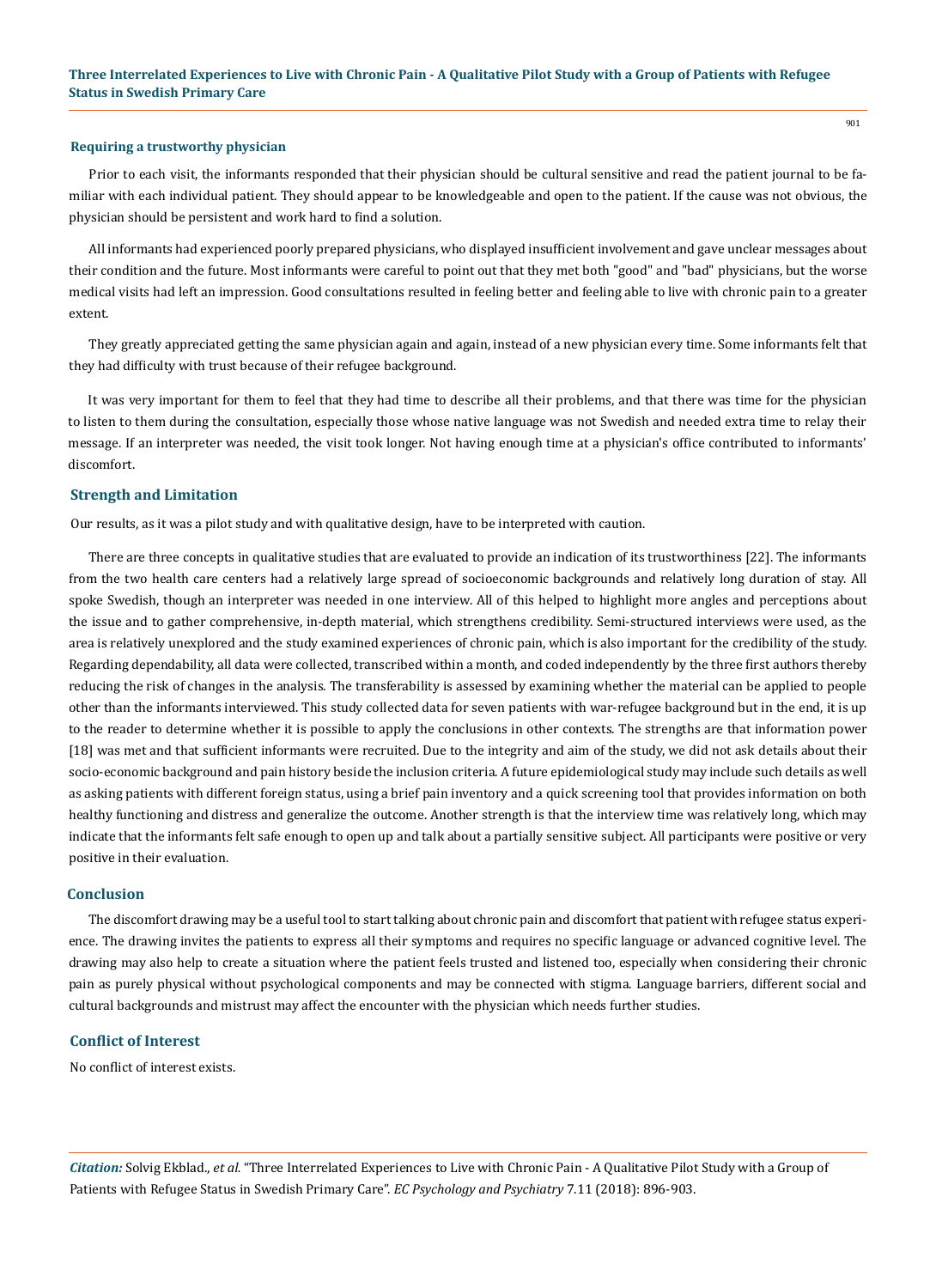# **Bibliography**

- 1. Breivik H., *et al*[. "The individual and societal burden of chronic pain in Europe: the case for strategic prioritization and action to im](https://www.ncbi.nlm.nih.gov/pubmed/24365383)[prove knowledge and availability of appropriate care".](https://www.ncbi.nlm.nih.gov/pubmed/24365383) *BMC Public Health* 13 (2013): 1229.
- 2. World Health Organization. The  $11<sup>th</sup>$  [Revision of the International Classification of Diseases \(2018\).](http://www.who.int/classifications/icd/revision/en/)
- 3. [Gupta MA. "Review of somatic symptoms in post-traumatic stress disorder".](https://www.ncbi.nlm.nih.gov/pubmed/23383670) *International Review of Psychiatry* 25.1 (2013): 86-99.
- 4. Siqveland J., *et al*[. "Prevalence of posttraumatic stress disorder in persons with chronic pain: A Meta-analysis".](https://www.ncbi.nlm.nih.gov/pubmed/28959216) *Frontiers in Psychiatry* [8 \(2017\): 164.](https://www.ncbi.nlm.nih.gov/pubmed/28959216)
- 5. Zander V., *et al*[. "Rehabilitation of Women From the Middle East Living With Chronic Pain-Perceptions From Health Care Profession](https://www.tandfonline.com/doi/abs/10.1080/07399332.2014.989439?journalCode=uhcw20)als". *[Health Care for Women International](https://www.tandfonline.com/doi/abs/10.1080/07399332.2014.989439?journalCode=uhcw20)* 36.11 (2014): 1194-1207.
- 6. Zander V., *et al*[. "Struggling for sense of control: Everyday life with chronic pain for women of the Iraqi diaspora in Sweden".](https://www.ncbi.nlm.nih.gov/pubmed/23761934) *Scandi[navian Journal of Social Medicine](https://www.ncbi.nlm.nih.gov/pubmed/23761934)* 41.8 (2013): 799-807.
- 7. [Swedish Association of Local Authorities and Regions. Nationellt uppdrag: Smärta \[Internet\]. Stockholm. Swedish Association of Lo](http://webbutik.skl.se/bilder/artiklar/pdf/7585-444-1.pdf?issuusl=ignore)[cal Authorities and Regions \(2016\).](http://webbutik.skl.se/bilder/artiklar/pdf/7585-444-1.pdf?issuusl=ignore)
- 8. Terasaki G., *et al*. "Care of Adult Refugees with Chronic Conditions". *[Emergency Medicine Clinics of North America](https://www.ncbi.nlm.nih.gov/pubmed/26320045)* 99.5 (2015): 1039- [1058.](https://www.ncbi.nlm.nih.gov/pubmed/26320045)
- 9. [Talbott J. "Prevalence of serious mental disorder in 7000 refugees resettled in western countries: a systematic review".](https://www.ncbi.nlm.nih.gov/pubmed/15823380) *Lancet* [365.9467 \(2005\): 1309-1314.](https://www.ncbi.nlm.nih.gov/pubmed/15823380)
- 10. Vu A., *et al*[. "The Prevalence of Sexual Violence among Female Refugees in Complex Humanitarian Emergencies: a Systematic Review](https://www.ncbi.nlm.nih.gov/pubmed/24818066) and Meta-analysis". *[PLoS Current Disasters](https://www.ncbi.nlm.nih.gov/pubmed/24818066)* (2014).
- 11. [Svensson P-G and Starrin B. "Kvalitativa studier i teori och praktik". Lund: Studentlitteratur \(2003\).](https://www.bokus.com/bok/9789144398518/kvalitativa-studier-i-teori-och-praktik/)
- 12. [The Government's bill on guidelines for immigration and minority policy, etc. \(Proposition 1975: 26\) Stockholm Regeringens propo](http://www.riksdagen.se/sv/dokument-lagar/dokument/proposition/regeringens-proposition-om-riktlinjer-for_FY0326/html)[sition om riktlinjer för invandrar- och minoritetspolitiken m.m. \(Proposition 1975: 26\) Stockholm.](http://www.riksdagen.se/sv/dokument-lagar/dokument/proposition/regeringens-proposition-om-riktlinjer-for_FY0326/html)
- 13. [The Swedish Migration Agency \(Migrationsverket in Swedish\) \(2018\).](http://www.migrationsverket.se)
- 14. [The Government. Universal Declaration of Human Rights \[Internet\]. Stockholm: The Government publication date unknown \(2017\).](http://www.manskligarattigheter.se/sv/vem-gor-vad/forenta-nationerna/fn-s-allmanna-forklaring)
- 15. Lönnborg J and Reventlid M. "Perceived chronic pain among patients with refugee status in the Swedish primary care (in Swedish)". Master thesis (15 hp), Department of Clinical Neuroscience, Psychology programme, Karolinska Institutet, Stockholm, Spring (2017).
- 16. Bertilson B., *et al*[. "Pain Drawing in the Assessment of Neurogenic Pain and Dysfunction in the Neck/Shoulder Region: Inter-Examiner](https://www.ncbi.nlm.nih.gov/pubmed/17305685) [Reliability and Concordance with Clinical Examination".](https://www.ncbi.nlm.nih.gov/pubmed/17305685) *Pain Medicine* 8.2 (2007): 134-146.
- 17. Silove D., *et al*[. "The contemporary refugee crisis: an overview of mental health challenges".](https://www.ncbi.nlm.nih.gov/pubmed/28498581) *World Psychiatry* 16.2 (2017): 130-139.
- 18. Malterud K., *et al*[. "Sample size in qualitative interview studies: guided by information power".](https://www.ncbi.nlm.nih.gov/pubmed/26613970) *Qualitative Health Research* 26.13 [\(2016\): 1753-1760.](https://www.ncbi.nlm.nih.gov/pubmed/26613970)